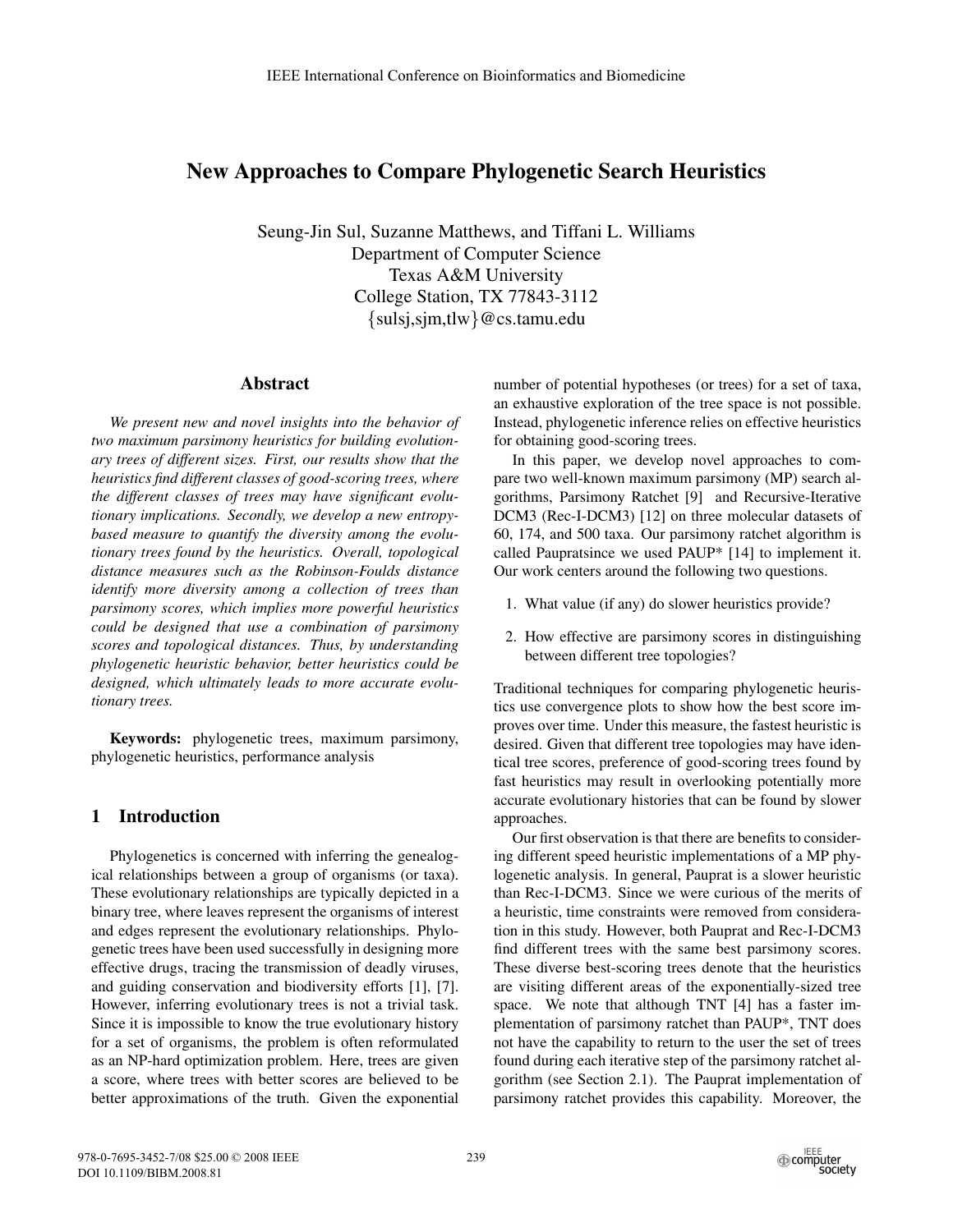Rec-I-DCM3 implementation also provides users with the trees found during each step of the algorithm.

Secondly, although different trees are found with the same parsimony score, it's interesting to consider whether maximum parsimony is effectively distinguishing between the trees, which has significant implications for understanding evolution. By using a measure called *relative entropy*, we show for a given collection of trees that parsimony scores have less information content than topological distance measures such as the Robinson-Foulds (RF) distance [11]. In other words, for a collection of trees, parsimony scores identify fewer unique trees—which increases the potential of being stuck in a local optimum and producing less accurate phylogenies—than topological distance measures. Thus, more powerful search strategies could be designed that use a combination of score and topological distance to guide the search into fruitful areas of the exponentially-sized tree space.

## **2 Maximum Parsimony Heuristics**

We study heuristics that use the maximum parsimony (MP) optimization criterion for inferring the evolutionary history of different taxa. Each of the taxa in the input is represented by a string of characters such as DNA or RNA molecular sequences. The molecular sequences for each of the taxa are put into a multiple alignment, so that they all have the same length. Maximum parsimony then seeks a tree, along with inferred ancestral sequences, so as to minimize the total number of evolutionary events by counting only point mutations.

## **2.1 Parsimony ratchet**

Parsimony ratchet is a particular kind of phylogenetic search performed with alternating cycles of reweighting and Tree Bisection Recombination (TBR). The approach works as follows: starting with an initial tree, a few of the characters (between  $5 - 25\%$ ) are sampled, and reweighted. It suffices to say here that reweighting of characters involves duplicating the characters so that each shows up twice (or more) in the resulting dataset. Then, using these reweighted characters, TBR search is performed until a new starting tree is reached using this subset of data. This new starting tree is then used with the original data set to repeat the phylogenetic search. Parsimony ratchet tries to refine the search by generating a tree from a small subset of the data and using it as a new starting point. If the new tree is better than the old one, then the new one is used as the new starting tree. Otherwise, the old one is kept.

## **2.2 Rec-I-DCM3**

Recursive-Iteration DCM3 (Rec-I-DCM3) [12] implements a disk-covering method (DCM) [5], [6], [8] to improve the score of the trees it finds. A DCM is a divideand-conquer technique that consists of four stages: divide, solve, merge, and refine. At a high level, these stages follow directly from DCM being a divide-and-conquer technique.

Rec-I-DCM3, involves all of the above DCM stages, but in addition, is both recursive and iterative. The recursive part concerns the divide stage of the DCM, where after dividing the input tree's leaf nodes into overlapping subsets of taxa, or subproblems, the subproblems themselves may be further divided into smaller subproblems. This is an important enhancement to the DCM approach since for very large datasets, the subproblems remain too large for an immediate solution. Thanks to the recursion, the subproblems are eventually small enough that they may be solved directly using some chosen base method. At this point, Rec-I-DCM3 uses strict consensus merger to do the work of recombining the overlapping subtrees to form a single tree solution. The iterative part of Rec-I-DCM3 refers to the repetition of the entire process just described. That is, the resulting tree solution becomes the input tree for a subsequent iteration of Rec-I-DCM3.

## **3 Comparing Collections of Trees**

### **3.1 Robinson-Foulds distance**

In our experiments, we compare good-scoring trees found by the Pauprat and Rec-I-DCM3 algorithms. We use the Robinson-Foulds (RF) distance to measure the topological distance between two trees. The RF distance between two trees is the number of bipartitions that differ between them. It is useful to represent evolutionary trees in terms of *bipartitions*, in which removing an edge  $e$  from a tree separates the leaves on one side from the leaves on the other. The division of the leaves into two subsets is the bipartition  $B_i$ associated with edge  $e_i$ . Let  $\Sigma(T)$  be the set of bipartitions defined by all edges in tree  $T$ . The RF distance between trees  $T_1$  and  $T_2$  is defined as

$$
d_{RF}(T_1, T_2) = \frac{|\Sigma(T_1) - \Sigma(T_2)| + |\Sigma(T_2) - \Sigma(T_1)|}{2}
$$

Our figures plot the *RF rate*, which is obtained by normalizing the RF distance by the number of internal edges and multiplying by 100. Assuming  $n$  is the number of taxa, there are  $n - 3$  internal edges in a binary tree. Hence the maximum RF distance between two trees is  $n - 3$ , which results in an RF rate of 100%. The RF rate allows us to compare topological differences when the number of taxa is different. Thus, the RF rate varies between 0% and 100%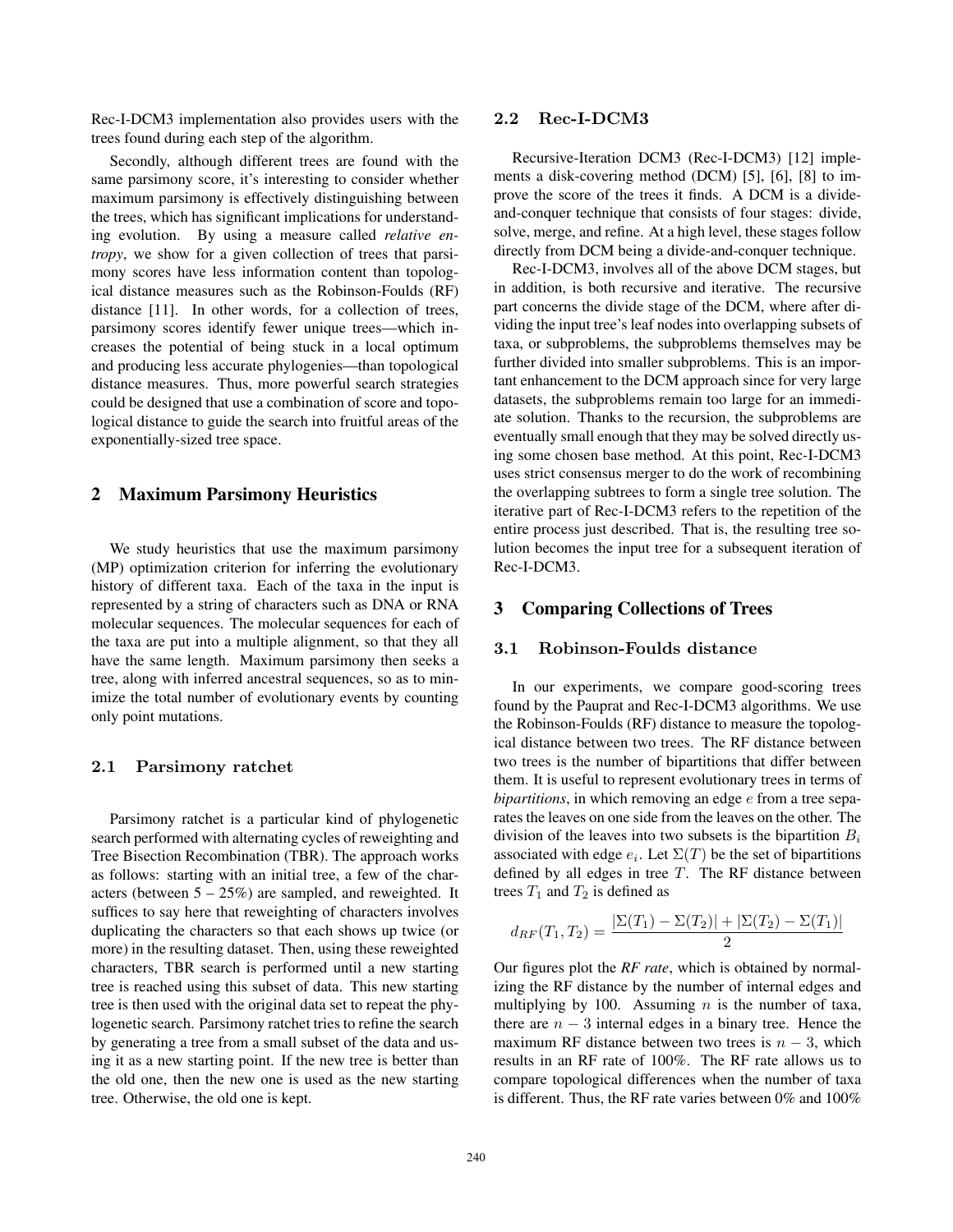signifying that trees  $T_1$  and  $T_2$  are identical and maximally different, respectively.

### **3.2 All-pairs RF rate**

The *All-pairs RF rate* measure takes the average RF distance between a collection of  $t$  trees. To do this, we first compute a  $t \times t$  matrix of Robinson-Foulds (RF) rates between every pair of trees. Entry  $(i, j)$  in the RF matrix corresponds to the RF distance between tree  $T_i$  and tree  $T_j$ . Since the RF matrix is symmetric, we only sum the RF rates in the upper triangle and divide by  $\frac{t(t-1)}{2}$ .

## **3.3 Relative entropy**

Entropy represents the amount of chaos in the system. Here, our system consists of a collection of trees that can be distinguished by two features: parsimony score and topological distance. High entropy describes the presence of many unique trees that are evenly distributed in our population (or collection) of trees. Low entropy values describe a population which contains fewer unique trees. In other words, many of the trees in the collection share identical features (i.e, parsimony score or RF rates). Entropy quantitatively captures the distribution of parsimony scores and RF rates among the collection of trees of interest. In our plots, we show *relative entropy*, which is a normalization of entropy, to allow the comparison of entropy values across different population sizes.

Let  $\lambda$  represent the total number of objects (parsimony scores or RF rates) in the population of trees. For example, suppose we want to partition a population of 100 trees based on their parsimony scores. Then,  $\lambda = 100$ . However, if we are interested in partitioning the 100 trees based on the upper triangle of the corresponding  $100 \times 100$  RF rates matrix, then  $\lambda = \frac{100(99)}{2}$  or 4,950 since the RF matrix is symmetric. Next, we group the  $\lambda$  objects into P total partitions. Each partition,  $i$ , contains  $n_i$  individuals with identical values. That is, if the objects of interest are parsimony scores, then each of the  $n_i$  individuals in partition i will have the same parsimony score. For RF rates, each individual in partition  $i$  will have the same RF rate.

The proportion,  $p_i$ , of the population of trees occupied by population partition i is  $p_i = \frac{n_i}{\lambda}$ . We can compute the entropy  $(F_{\text{F}})$  of the collection of parsimony scores as: entropy  $(E_T)$  of the collection of parsimony scores as:

$$
E_T = -\sum_{i}^{P} p_i \log p_i.
$$

Higher entropy values indicated more diversity (heterogeneity) among the population of trees. Lower entropy values indicate less diversity (homogeneity) in the population. The lowest entropy value is 0.

Assuming P partitions, the highest entropy value  $(E_{max})$  is  $log P$ . To compare collections with different numbers of objects  $\lambda$ , we introduce relative entropy  $(E_{rel})$ defined as the quotient between the entropy  $E_T$  and the maximum entropy  $E_{max}$  and multiplying by 100 to obtain a percentage. Thus,

$$
E = \frac{E_T}{E_{max}} \times 100.
$$

#### **3.4 Resolution rate**

For n taxa, a complete, unrooted binary tree will have  $n - 3$  bipartitions (or internal edges), and all of the evolutionary relationships in the tree are completely resolved. Trees with less than  $n - 3$  bipartitions are considered to have unresolved relationships among the n taxa. In general, binary (or  $100\%$  resolved) trees are preferred by life scientists. The *resolution rate* of a tree is the percentage of bipartitions that are resolved. One common use of this measure is related to evaluating consensus trees, which are used to summarize the information from a collection of trees. The strict consensus method returns a tree such that the bipartitions of the tree are only those bipartitions that occur in all the trees. The majority consensus uses only those bipartitions that occur in at least 50% of the trees of interest. Thus, the desired result is a highly resolved majority or strict consensus tree, which represents that a high degree of similarity was found among the trees in the collection of interest.

#### **4 Experimental Methodology**

#### **4.1 Datasets**

We used the following biological datasets as input to study the behavior of the maximum parsimony heuristics.

- 1. A 60 taxa dataset (2,000 sites) of ensign wasps composed of three genes (28S ribosomal RNA (rRNA), 16S rRNA, and cytochrome oxidase I (COI)) [2]. The best-known parsimony score is 8,698, which was established by both Pauprat and Rec-I-DCM3.
- 2. A 174 taxa dataset (1,867 sites) of insects and their close relatives for the nuclear small subunit ribosomal RNA (SSU rRNA) gene (18S). The sequences were manually aligned according to the secondary structure of the molecule [3]. The best-known parsimony score is 7,440, which was established by both Pauprat and Rec-I-DCM3.
- 3. A set of 500 aligned *rbcL* DNA sequences (759 parsimony-informative sites) [10] of seed plants. The best-known parsimony is 16,218, which both Pauprat and Rec-I-DCM3 found.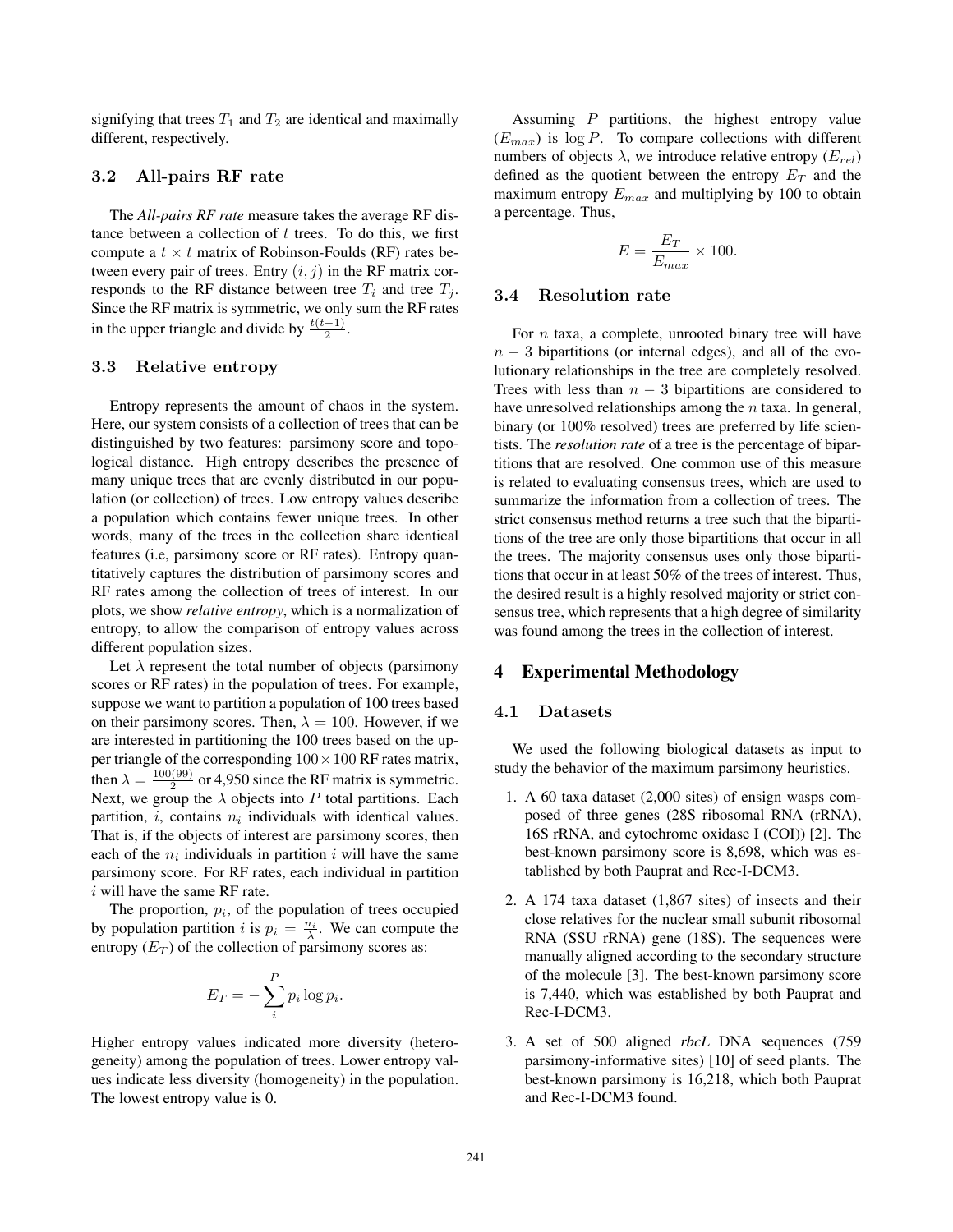## **4.2 Starting trees**

All methods used PAUP\*'s random sequence addition module to generate the starting trees. First, the ordering of the sequences in the dataset is randomized. Afterwards, the first three taxa are used to create an unrooted binary tree,  $T$ . The fourth taxon is added to the internal edge of  $T$  that results in the best MP score. This process continues until all taxa have been added to the tree. The resulting tree is then used as the starting tree for a phylogenetic analysis.

### **4.3 Parameter settings**

We set the parameters of the Pauprat and Rec-I-DCM3 algorithms according to the recommended settings in the literature. We use PAUP\* [14] to analyze our four datasets using the parsimony ratchet heuristic. The implementation of the parsimony ratchet was implemented using PAUP\* [14]. For our analysis, we randomly selected 25% of the sites and doubled their weight; initially, all sites are equally weighted. On each dataset, we ran 5 independent runs of the parsimony ratchet, each time running the heuristic for 1,000 iterations.

For Rec-I-DCM3, it is recommended that the maximum subproblem size is 50% of the number of sequences for datasets with 1,000 or less sequences and 25% of then number of sequences for larger datasets not containing over 10,000 sequences. We used the recommended settings established by Roshan et. al [12] for using TNT as a base method within the Rec-I-DCM3 algorithm.

### **4.4 Implementation and platform**

We used the HashRF algorithm to compute the RF distances between trees [13]. Each heuristic was run five times on each of the biological datasets. All experiments were run on a Linux Beowulf cluster, which consists of four, 64-bit, dual dual-core processor nodes (16 total CPUs with gigabitswitched interconnects). Each node contains four, 2 GHz AMD Operton processors and they share 4GB of memory. We note that both Rec-I-DCM3 and parsimony ratchet are sequential algorithms. The parallel computing environment was used as a way to execute multiple, independent batch runs concurrently.

### **5 Results**

### **5.1 Frequency of the top-scoring trees**

Table 1 shows the number of trees found by the Pauprat and Rec-I-DCM3 heuristics in terms of the number of steps they are from the best score,  $b$ , we found. Let  $x$  represent the parsimony score of a tree T. Then, tree T is  $x - b$  steps away from the best score. In Table 1,  $step_0$ ,  $step_1$ , and  $step_2$ represents trees that are 0, 1 and 2 steps away from the best score, b, respectively. Hence, step<sub>0</sub> trees are the trees with the best-known scores. It is clear that the top-scoring trees from Pauprat comprise a large proportion of the total collection of 5,000 trees for the smaller datasets (60 and 174 taxa). On the other hand, the top trees for Rec-I-DCM3 comprise the majority of its collection of trees for the larger dataset. So, if one is simply interested in frequency counts, Pauprat finds best-scoring trees more often than Rec-I-DCM3 on the smaller datasets and Rec-I-DCM3 prevails on the 500 taxa dataset.

#### **5.2 Topological comparisons of top trees**

Figures 1 and 2 show the topological differences between the top-scoring trees found by the different search heuristics. We use a heatmap representation, where each value (cell) in the two-dimensional  $6 \times 6$  matrix is represented as a color. Darker (lighter) colors represent smaller (higher) values such as consensus tree resolution and allpairs RF rates, which are described in Section 3. Our heatmaps are symmetric two-dimensional matrices. For each heatmap, the bottom values are x coordinates and the values on the left are y coordinates. Each heatmap show 3 types of comparisons among the top-scoring trees (i.e., step<sub>0</sub>, step<sub>1</sub>, and step<sub>2</sub> trees) found by the search heuristics.

- 1. Pauprat trees compared to Pauprat trees, which corresponds to cells  $(x, y)$ , where  $x \le 3$  and  $y \le 3$ .
- 2. Rec-I-DCM3 trees compared to Rec-I-DCM3 trees, which relates to cells  $(x, y)$ , where  $x \ge 4$  and  $y \ge 4$ .
- 3. Pauprat trees compared to Rec-I-DCM3 trees, which occurs in cells  $(x, y)$ , where  $x \ge 4$  and  $y \le 3$  or  $x \le 3$ and  $y \geq 4$ .

Consider the heatmap representation in Figure 1(a). In cell  $(1,1)$ , the step<sub>0</sub> trees found by Pauprat are compared to each other. In particular, the strict consensus is computed for the 1,508 step $_0$  trees (see Tables 1 to get the number of step<sub>0</sub> trees). The heatmap plots the resolution rate of the resulting strict consensus tree. High resolution rates (e.g., above 85%) reflect high similarity among the trees of interest. For Pauprat, the step $_0$  (best-scoring) trees for the 60 taxa dataset are all identical resulting in a strict consensus resolution rate of 100%. The heatmap also shows comparisons of trees with different number of steps from the best. For example, cell (3,2) compares step<sub>2</sub> ( $x = 3$ ), and step<sub>1</sub>  $(y = 2)$  trees from Pauprat. The resulting strict consensus tree has a resolution rate of 68%, which is based on 1,872 trees (see Table 1). For both Pauprat and Rec-I-DCM3, the majority resolution of comparing the top trees always resulted in a resolution of at least 90% (not shown).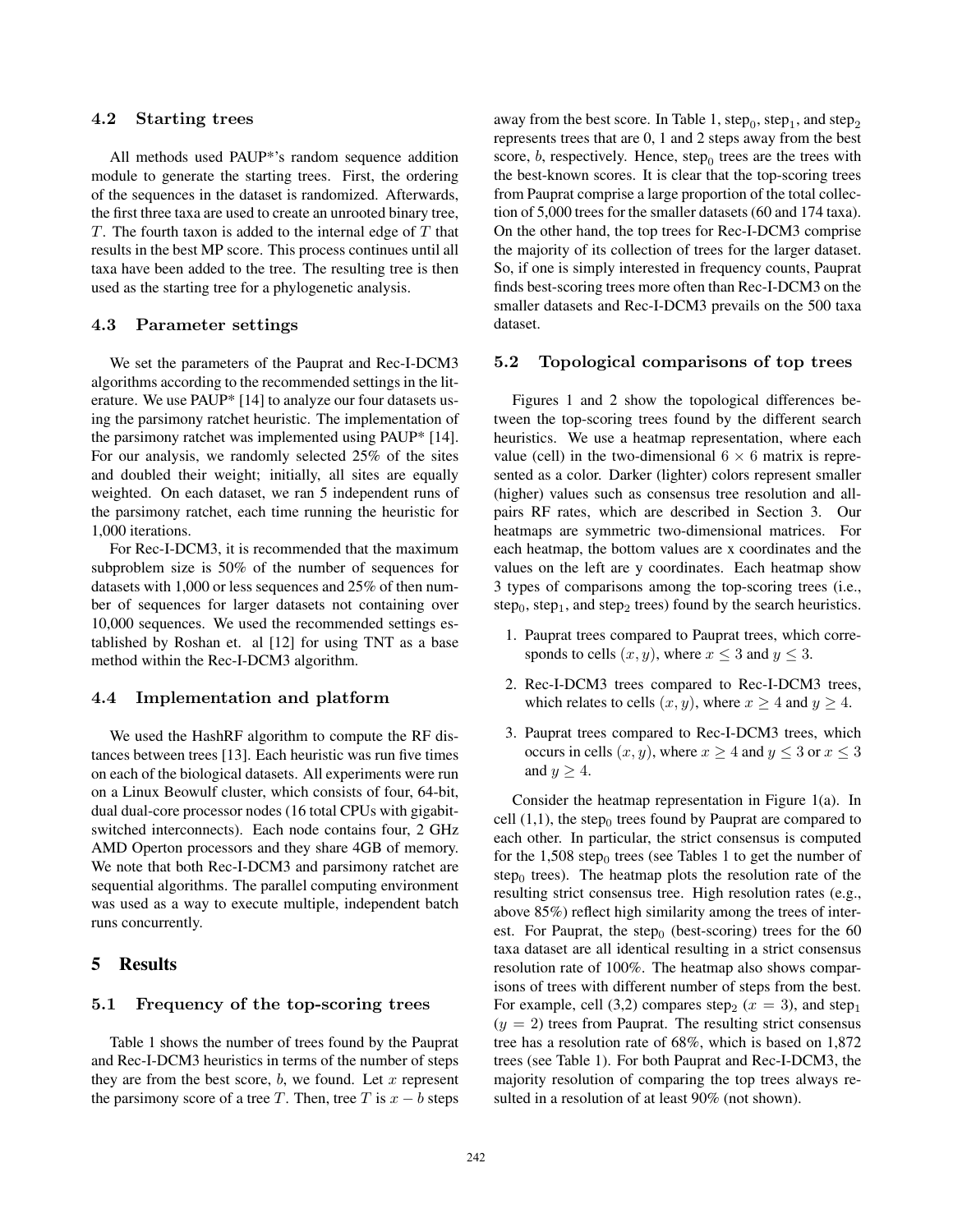|             | Pauprat   |                   |       |            | Rec-I-DCM3        |            |       |            |
|-------------|-----------|-------------------|-------|------------|-------------------|------------|-------|------------|
| No. of taxa | step $_0$ | step <sub>1</sub> | step. | % of total | step <sub>0</sub> | $step_{1}$ | step. | % of total |
| 60          | .508      | .509              | 363   | 67.6%      | 59                | 343        | 134   | 10.7%      |
| 174         | 2,626     | .042              | 635   | 86.1%      | 170               | 491        | 1.301 | 39.2%      |
| 500         | 184       | 562               | 955   | 34.0%      | .231              | ,279       | 983   | 69.9%      |

**Table 1. Count of the top 3 scoring trees from Pauprat and Rec-I-DCM3. This total is based on the number of top-scoring trees across all five runs of each algorithm. For Pauprat (Rec-I-DCM3), the** step<sub>0</sub>, step<sub>1</sub>, and step<sub>2</sub> trees make up 67.6% (10.7%) of the 5,000 total trees in the collection for the 60 **taxa dataset.**



**Figure 1. Comparing the strict consensus tree resolution of the top-scoring trees found by the Pauprat and Rec-I-DCM3 heuristics.** *For best viewing results, please view electronically.*



**Figure 2. Comparing the all-to-all RF rates of the top-scoring trees found by the Pauprat and Rec-I-DCM3 heuristics.** *For best viewing results, please view electronically.*

Figure 2 is read similarly to Figure 1 except that instead of computing the strict consensus resolution rate of the relevant trees, the average all-pairs RF distance is computed. Let  $t$  represent the total number of trees of interest for entry  $(i, j)$  in the heatmap. Next, the  $t \times t$  RF distance matrix is computed for cell. Since the RF matrix is symmetric, the upper triangle (without the diagonal elements) is used to compute the average. That is, all of the values in the upper triangle are summed and then divided by  $\frac{t(t-1)}{2}$  to get the

average RF distance. We normalize this distance by dividing it by  $n - 3$  to report the RF rate between 0% and 100% in the heatmap as it makes it easier to compare topological distances across different number of taxa.

Overall, the heatmaps show that the Pauprat and Rec-I-DCM3 algorithms find topologically similar best (step $<sub>0</sub>$ )</sub> trees, regardless of whether one uses the strict consensus resolution rate or the average RF rate measures. In fact, this is quite interesting that the heuristics land on the same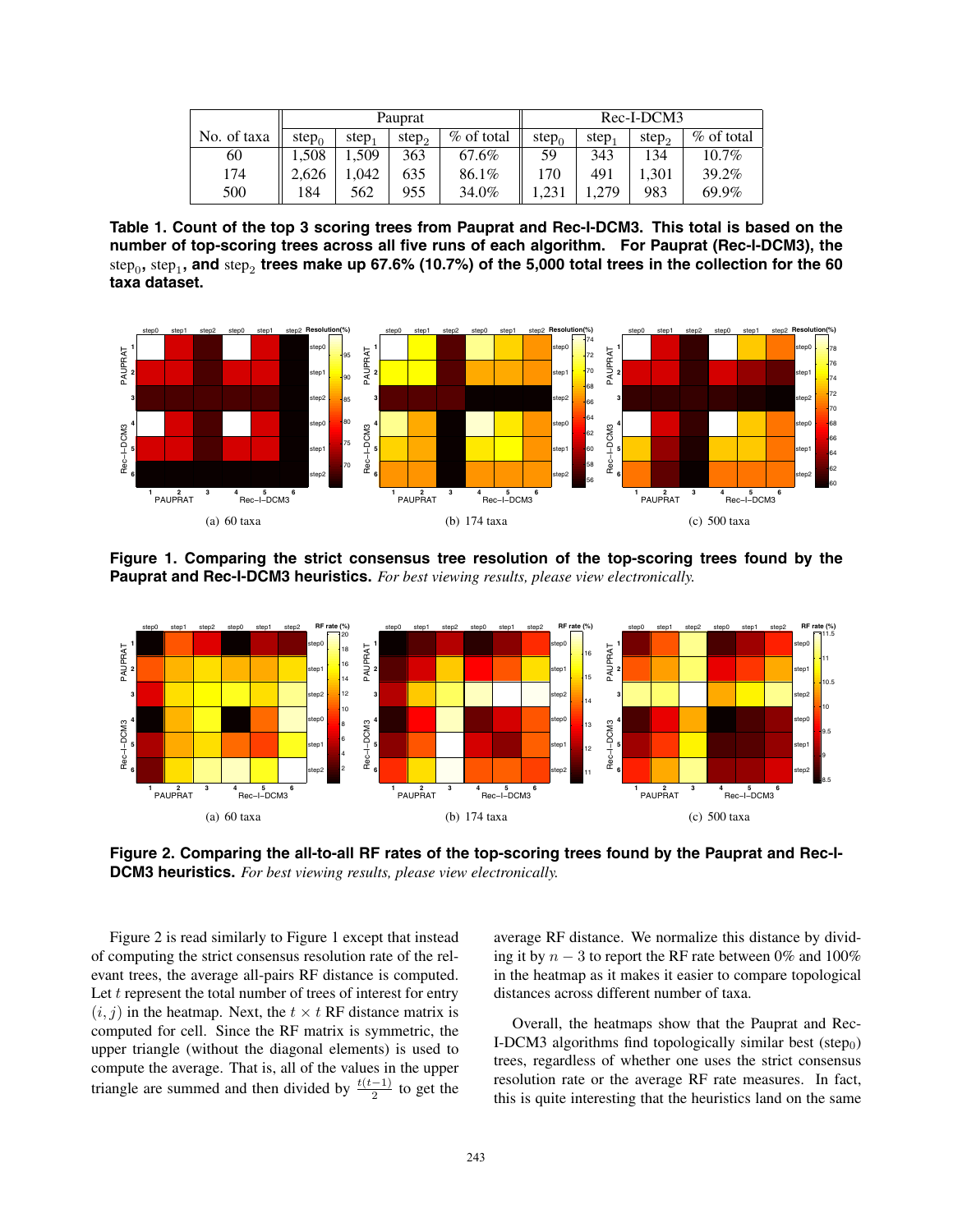best trees even though they start with different starting tree topologies. There is more variety in the topological structure of the step<sub>1</sub> and step<sub>2</sub> trees of the algorithms. Hence, if trees that have a slightly higher score than the best score are of interest, then both algorithms have value since they explore different areas of tree space.

## **5.3 Comparisons over time**

Next, we focus on performance in terms of time using all of the trees returned by each search heuristic. Here, time is measured by number of iterations (which is CPU time independent) and not on wall-clock time (e.g., number of hours required). Although number of iterations is an architectureindependent measure, it may not be completely adequate as each algorithm may do more work than the other per iteration. But, given that we are trying to compare heuristics based on solely their input/output behavior, that is the collection of trees returned after 1,000 iterations, we believe that using iterations as a basis of time is adequate for our purposes in this paper.

Figures 3 and 4 use relative entropy as a measure for uniformly quantifying the information content of parsimony scores and RF rates. Relative entropy is shown as a percentage of the maximum possible entropy. Higher relative entropy means that there is more diversity (heterogeneity) among the values of interest, and hence higher information content. Lower relative entropy values denote homogeneous values and lower information content. One implication of low entropy values is that the search has reached a local optimum. Higher entropy values signify that more diverse trees are found by a phylogenetic heuristic, which lessen its probability of being trapped in local optima.

For 174 and 500 taxa datasets, Pauprat has a higher relative entropy than Rec-I-DCM3 when comparing parsimony scores and RF distances. That is, Pauprat trees are more diverse than Rec-I-DCM3 trees. For the 60 taxa curves, Rec-I-DCM3 has a much higher relative entropy than Pauprat. Moreover, for Rec-I-DCM3, parsimony score entropy values are much higher than RF rate values for 60 taxa. Such a result implies that the parsimony scores of trees are more diverse than their topologies. In other words, trees with different scores when compared topologically are similar. For Pauprat, the relative entropy values vary quite a bit more than for Rec-I-DCM3, which has relative entropy values that are fairly constant across iterations. Essentially such behavior denotes that the Rec-I-DCM3 search has converged as there is not much change in the parsimony or RF rates among the trees found.



**Figure 3. Relative entropy values obtained from Pauprat trees every 100 iterations.**

## **6 Conclusions**

In this paper, we use *novel* approaches for comparing the phylogenetic trees obtained from two well-known maximum parsimony (MP) heuristics—Pauprat and Rec-I-DCM3. Our results show that although Pauprat is a slower algorithm than Rec-I-DCM3, it is a useful approach to use when reconstructing MP trees. The value of slower algorithms come from finding good-scoring trees that are sufficiently different from their faster counterparts. In essence, the heuristics are finding different classes of trees, which may have different implications about evolution. Of course, in the real-world, speed does matter. As dataset sizes continue to increase, the performance of phylogenetic heuristics must increase as well to keep up with the everincreasing size of molecular datasets. If the trees found by the slower heuristic finds are good ones, then it may be worth the effort to spend time improving the implementation to make it more competitive in terms of speed.

It is not unusual for phylogenetic heuristics to find hundreds to thousands of best-scoring trees. In some sense this could imply that parsimony scores alone are not finegrained enough to distinguish between the different topolo-